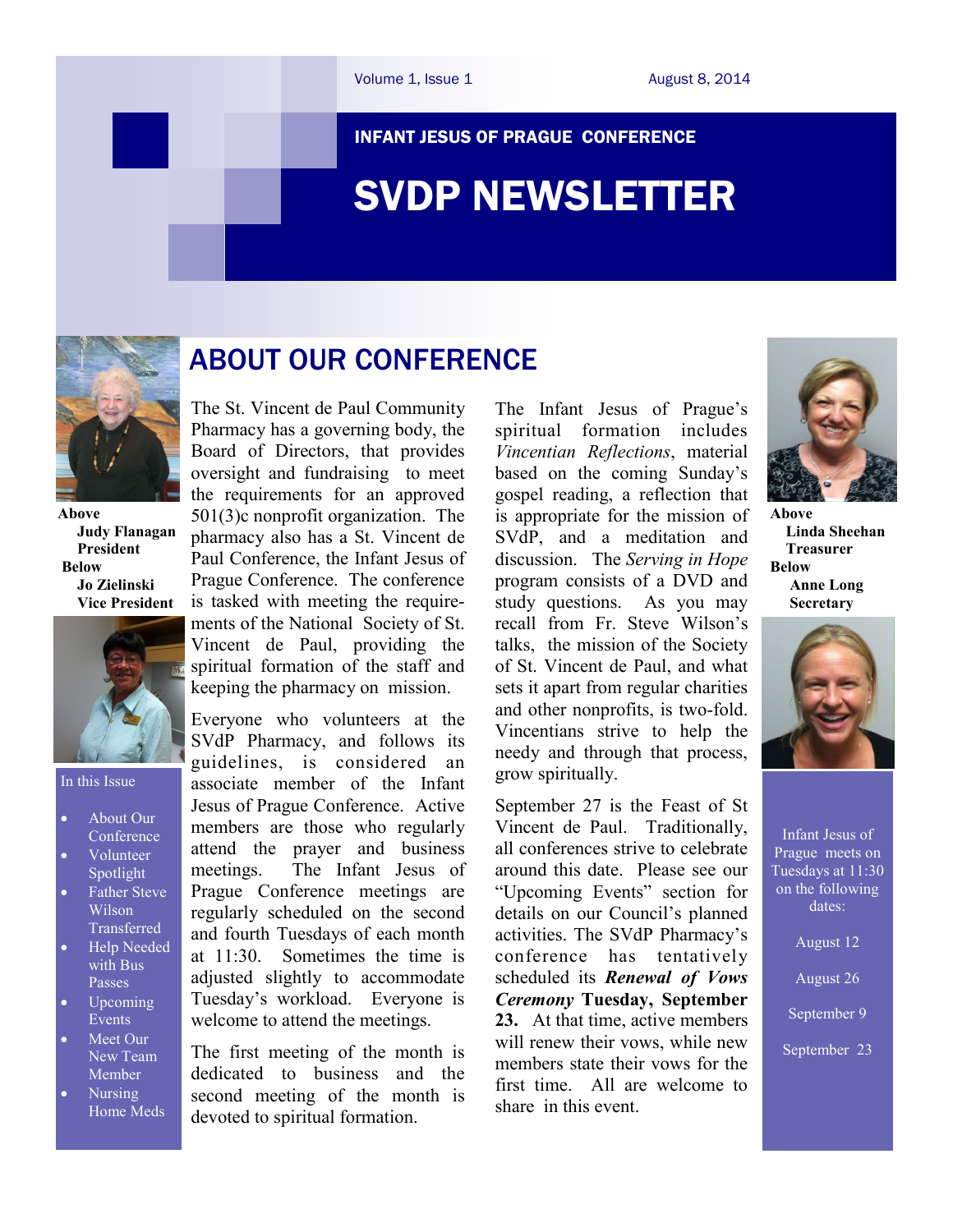#### SVDP NEWSLETTER

## Spotlight on Tom and LaRue Eldringhoff



Tom and LaRue Eldringhoff are members of the Infant Jesus of Prague Conference at the Pharmacy. They actively participate in the spiritual formation during prayer meetings. The Eldringhoffs have been members of St. Elizabeth Seton Parish for more than twenty years. Tom and LaRue have three children and eight grandchildren. They began volunteering at the pharmacy more than ten years ago. Tom works in the pharmacy on Tuesdays stocking shelves and on Tuesday and Thursdays as a pharmacy tech. LaRue handles the phones on Tuesday and Thursdays in Reception. She is often the first contact the pharmacy has with the community and not only disseminates information about the pharmacy and schedules appointments, but offers resources for many other problems. Together, the Eldringhoffs provide an invaluable service to our program participants and the community.

*In the Gospel, we find that the demand of daily Christian living is to spend our life primarily searching for the kingdom of God. Know that as you give your gift of time to the St. Vincent de Paul Community Pharmacy to help the poor, you have indeed found the kingdom of God.* 

# Father Steve Wilson Transferred, SVdP Loses Their Spiritual Advisor

Redemptorist Fr. Steve Wilson, a native of Seattle, Washington who guided the post-Katrina merger between St. John & St. Louis Parishes, is leaving the Diocese of Biloxi for a new assignment in New York City. Ì

Fr. Steve will be moving to New York where he will be the Director for the Redemptorist Formation Program (seminary) for North America."

Fr. Steve had been the pastor for the Blessed Francis Xavier Seelos Parish and the Our Mother of Sorrows Parish since 2005.

Although he is looking forward to his new assignment. there is much he will miss about Biloxi. Fr. Steve said, "From the very first day I arrived, all the people have been so warm and inviting. This has never changed and has been the source of great joy for me."

Fr. Steve was the Spiritual Director for the St. Vincent de Paul Community Pharmacy. In this role he will be affectionately remembered as a mentor, teacher, counselor and friend. Fr. Steve has been a true leader, both physically and spiritually.



Father Steve Wilson receiving a going away gift from the Pharmacy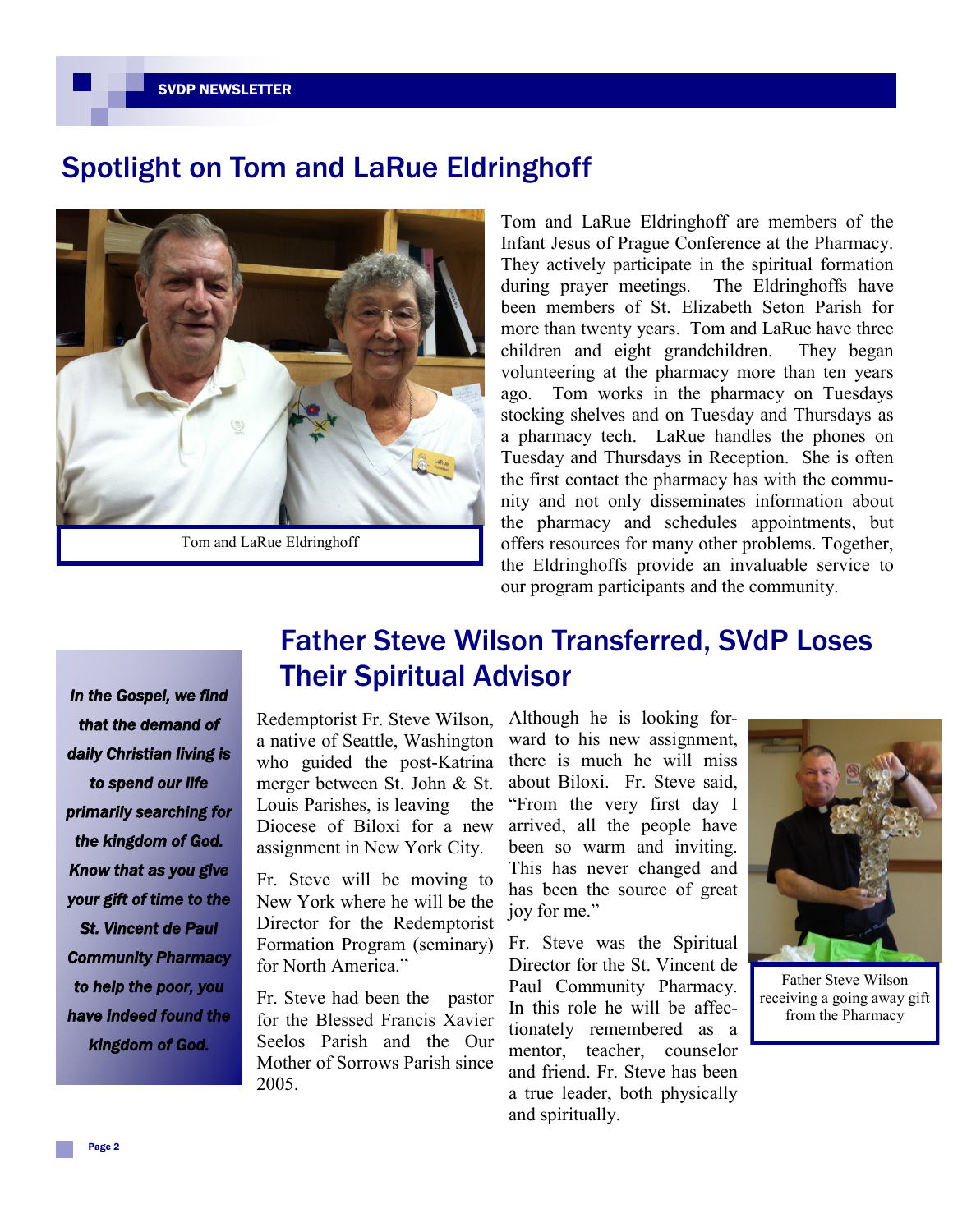### Help Needed with Bus Passes!

Our conference passes an envelope around before each of our meetings, and those who wish to make a donation can make a "love offering."

Surprisingly, this money accumulates rapidly. The group has chosen to make donations in support of local hurricane & tornado victims, for helping other SVdP groups who may be struggling, and for trying to meet our own clients needs outside of medicine (such as paying for a set of dentures).

Several years ago, we started purchasing bus passes for our clients with serious transportation difficulties who otherwise could not get to the pharmacy. This endeavor has become highly successful. So successful, that with the continual rise in gas prices, our group can't keep up with the growing need.

Since everyone who works or volunteers at the pharmacy is a Vincentian, we are hoping that you can help us keep this program alive by dropping a donation in the jar next to the time clock once a month or so. Full day bus passes are \$6 each.

The bus passes have been instrumental in ensuring our clients have access to their medicine.

Any help you can provide is very much appreciated.



### SCHOOL'S **OUT**

**Many parents are bringing their kids to the pharmacy to wait for their meds and the kids are bored and m i s b e h a v i n g . Several of us are picking up books, colors, paper and puzzles to keep them busy (many are not exposed to these items in the summer).**

**If you have books that your grandkids may be tired of, or want to pick up something at the store, we can use it. TP**



### UPCOMING EVENTS

#### SEPT 20, 2014 **Friends of the Poor Walk**

The only fundraiser for the political arm of SVdP. Many people walk with their local parishes but some walk individually or in small groups. Donations come back to each conference to be used locally for the poor. If you want to order a shirt call Norman at 314-576-3993 x218.

SEPT 24-27, 2014 **National Assembly** meets at the Atlanta Marriott Marquis. Any SVdP member can attend. There's a welcoming DVD on the national website.

SEPT 9, 2014 This is the last day to let Judy Flanagan know if you will be attending the potluck (Sept 28) and to let her know what you are bringing.

### SEPT 27, 2014 **St. Vincent de Paul Feast Day**.

He is the patron of our organization which was founded by Bl. Frederic Ozanum. St. Vincent was a priest and educator who decided to also dedicate his life to care of the poor. His feast is celebrated in our diocese by a special Mass and potluck luncheon with Bishop Morin.

SEPT 28, 2014 **Mass** by Bishop Morin at the Nativity BVM Cathedral, Biloxi. We can attend Mass as a group. The potluck with Bishop Morin follows.